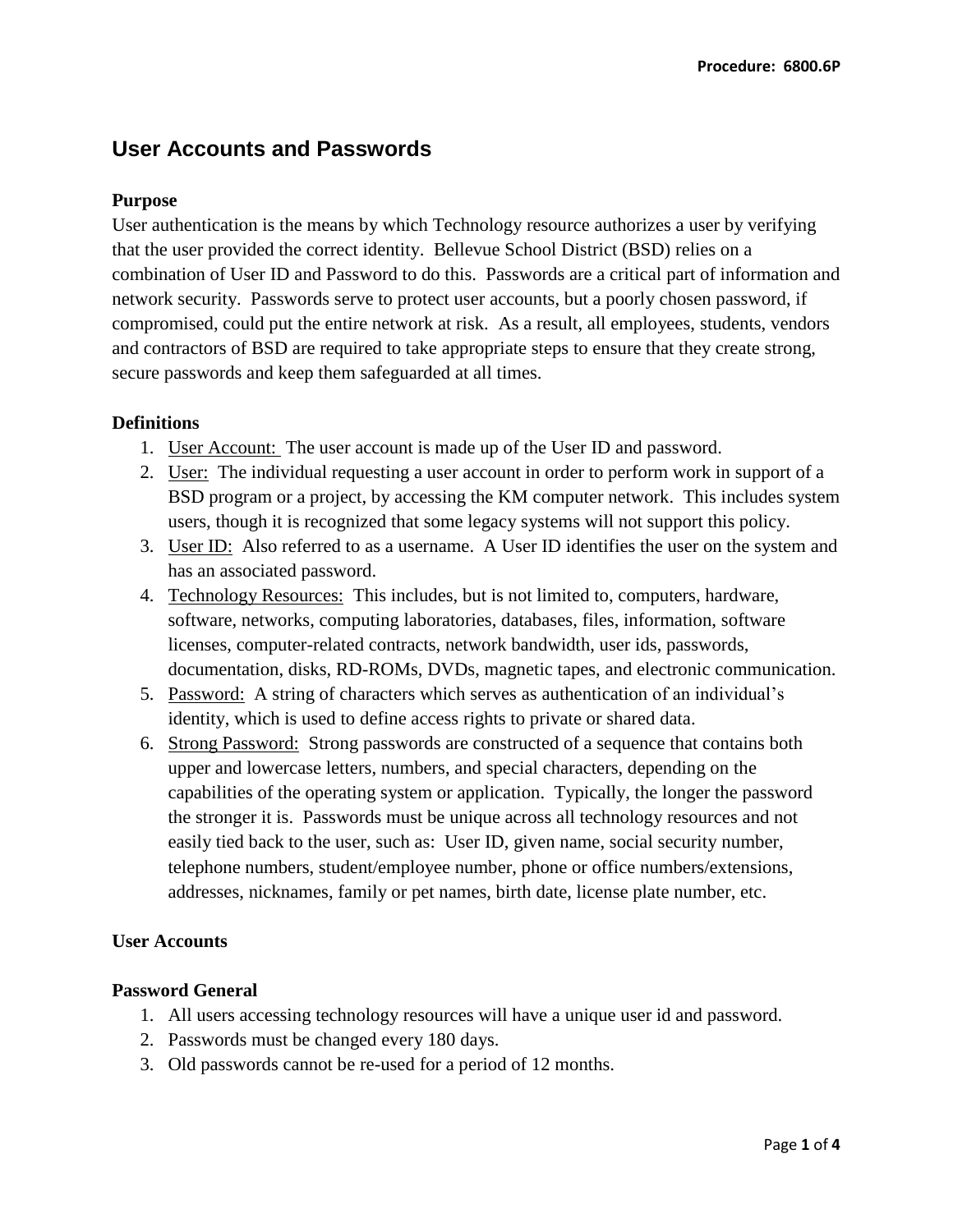- 4. Users will be notified of password expiration. At this time, users will be prompted to select a new password.
- 5. All passwords must conform to the guidelines outlined below.
- 6. Passwords may not be written down, unless stored in an encrypted format.

#### **Password Protection Standards**

- 1. Passwords should be treated as confidential information. No employee/student is to give, tell, or hint at their password to another person, including Technology staff, administrators, supervisors, other co-workers, friends, and family members, under any circumstances. If someone demands your password, refer them to this procedure or have them contact the Technology Department or their teacher/supervisor. Exception: Students can share their passwords with their parents/guardians and are encouraged to do so.
- 2. Passwords are not to be transmitted electronically over the unprotected Internet, such as via e-mail. However, passwords may be used to gain remote access to district resources via the District's IPsec-secured Virtual Private Network or SSL-protected Web site.
- 3. No user is to keep an unsecured written record of his or her passwords, either on paper or in an electronic file. If it proves necessary to keep a record of a password, then it must be kept in a controlled access safe if in hardcopy form or in an encrypted file if in electronic form.
- 4. Passwords used to gain access to the district's systems should not be used as passwords to access non-districts accounts or information (i.e. Personal accounts).
- 5. If a student/employee either knows or suspects that his/her password has been compromised, it must be reported to the Technology Department and the password changed immediately.
- 6. The Technology Department may attempt to crack or guess users' passwords as part of its ongoing security vulnerability auditing process. If a password is cracked or guessed during one of these audits, the user will be required to change his or her password immediately.

#### **Password Reset Procedure**

Employees should contact their building Technology Specialists or contact the BSD's Service Center (x4321). The request will be followed up with a return call (if the user is not their physically) to validate the user requesting the change. Upon validation, the password will be set to a new unique password and read over the phone to the user while they are logging in. Passwords are not to be sent via eMail.

Students can have their passwords reset by any classroom teachers or staff using BSD's password reset tool.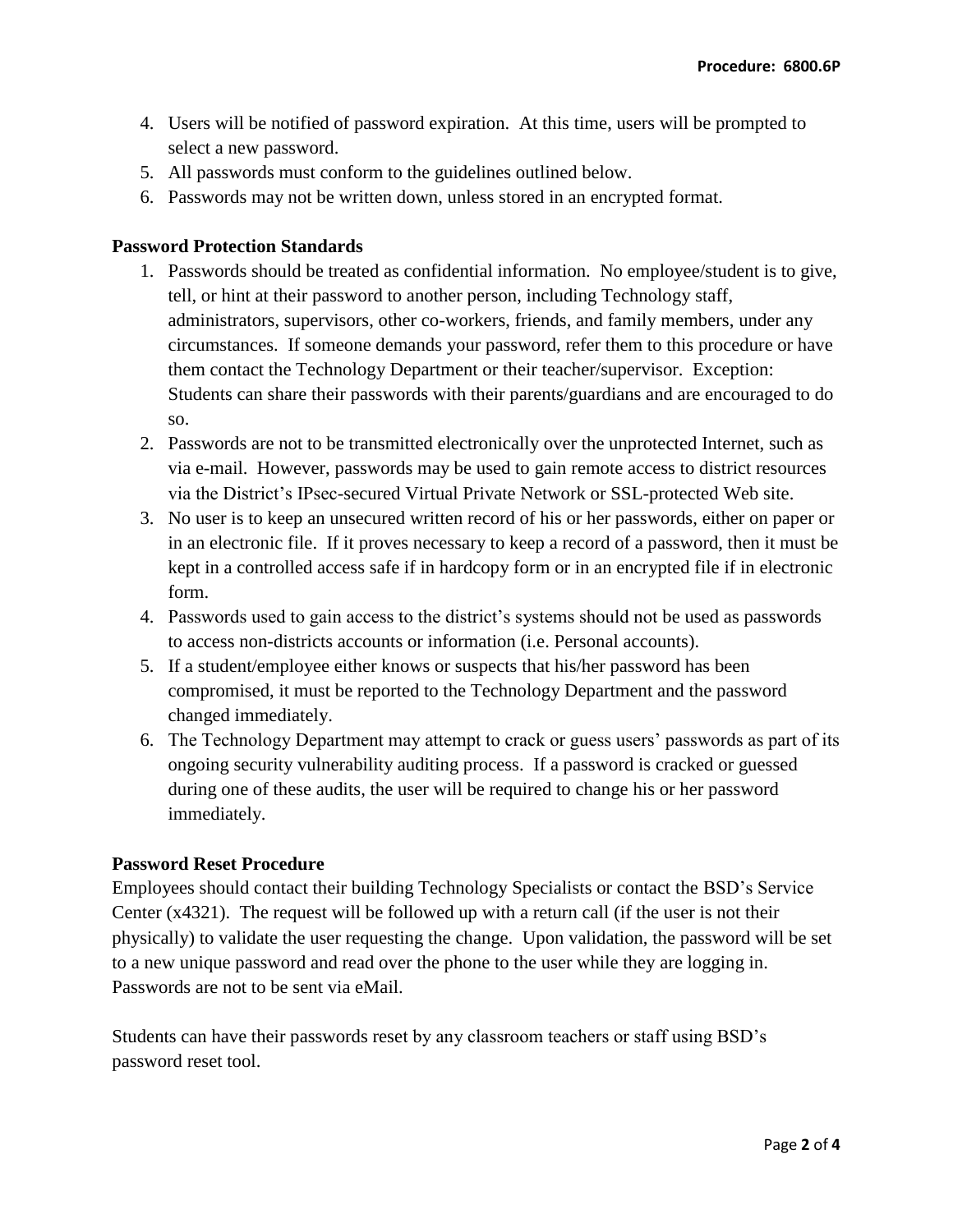# **Exceptions**

Any exception to this procedure must be approved by BSD's Director of Technology or equivalent. Examples: Some systems my require the assignment of passwords by Technology staff or don't support the documented guidelines. The use of **Classroom** and **Testing** accounts are approved to gain quick student access to controlled environments.

## **Enforcement**

Any employee/student who is found to have violated this procedure may be subject to disciplinary action, up to and including termination of employment.

# **Password Construction Guidelines**

Passwords are used to access any number of district systems, including the network, e-mail, the Web, and voicemail. Poor, weak passwords are easily cracked, and put the entire system at risk. Therefore, strong passwords are required. Try to create a password that is also easy to remember.

- 1. Initial Passwords require the user to reset after the first use.
- 2. Passwords must contain at least 8 characters.
- 3. Must be at least 8 characters in length and contain characters from three of the four following categories: Sample: We1come! (Do not use this sample)
	- a. English uppercase characters (A through Z)
	- b. English lowercase characters (a through z)
	- c. Base 10 digits (0 through 9)
	- d. Non-alphabetic characters (for example, !, \$, #, %)
- 4. Passwords may not contain your First, Middle or Last name
- 5. Passwords should not be based on well-known or easily accessible personal information.
- 6. Passwords should not be words that can be found in a standard dictionary (English or foreign) or are publicly known slang or jargon.

## **Password Creation Tips:**

- 1. Think of a sentence that you can remember. This will be the basis of your strong password or pass phrase. Use a memorable sentence, such as "My son Aiden is three years old."
- 2. Check if the computer or online system supports the pass phrase directly. If you can use a pass phrase (with spaces between characters) on your computer or online system, do so.
- 3. If the computer or online system does not support pass phrases, convert it to a password. Take the first letter of each word of the sentence that you've created to create a new, nonsensical word. Using the example above, you'd get: "msaityo".
- 4. Add complexity by mixing uppercase and lowercase letters and numbers. It is valuable to use some letter swapping or misspellings as well. For instance, in the pass phrase above, consider misspelling Aiden's name, or substituting the word "three" for the